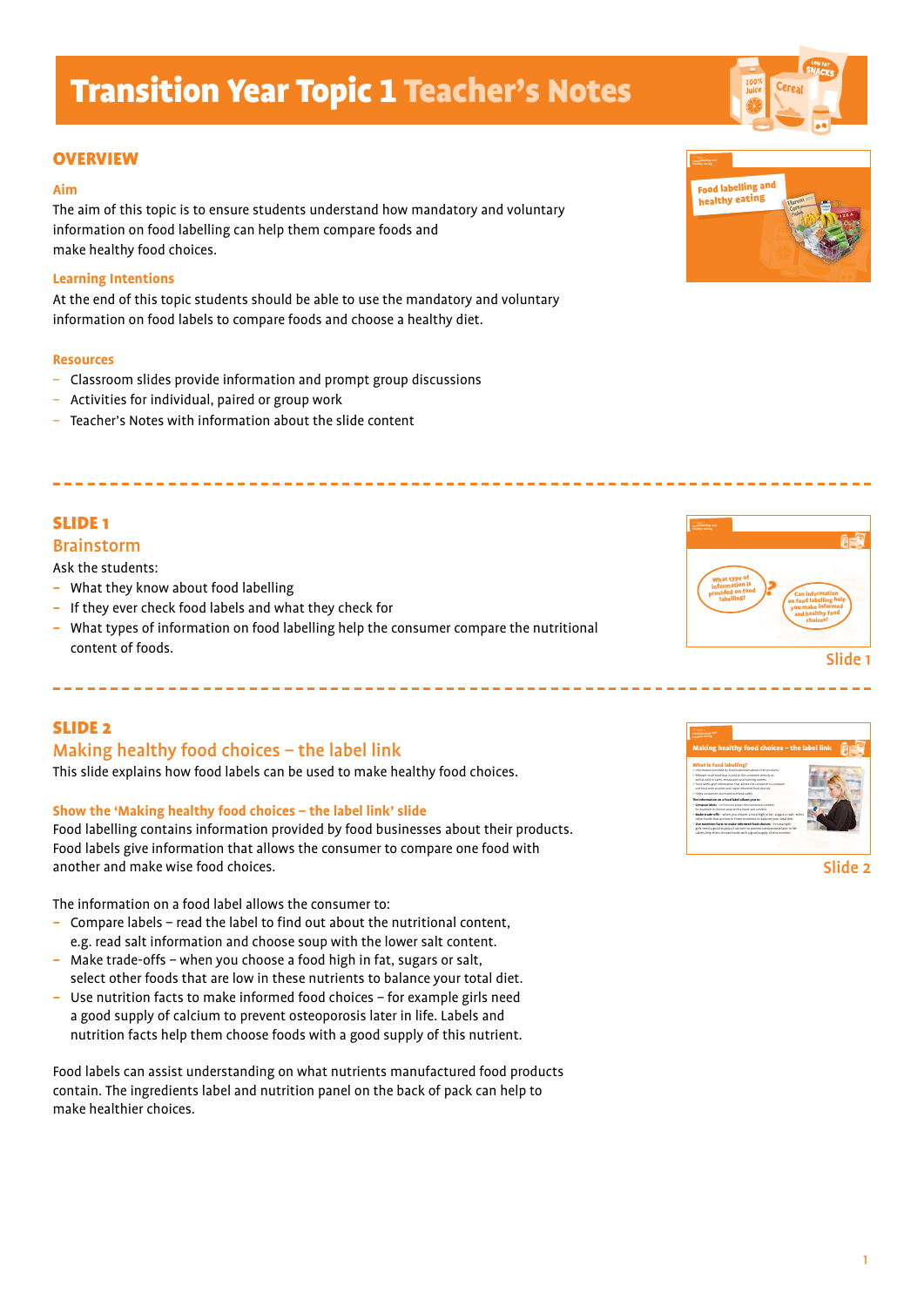

## Presenting information – minimum font size

This slide explains to students that a minimum font size has been set for all mandatory information on most food labels.

**Show the 'Presenting information – minimum font size' slide**  Explain to the students that a minimum font size is necessary to ensure information on a food label can be read**.**

The minimum font size is 1.2mm ("x-height" as illustrated in the slide) and 0.9mm if the largest surface area of the package is less than 80cm<sup>2</sup>.

-------------------------------------

## SLIDE 4

## Mandatory information

This slide lists the 12 pieces of information that must appear on a food label. It highlights the pieces of information that are covered in this topic.

#### **Show the 'Mandatory infomation' slide**

The most important rule of labelling is that the consumer should not be misled.

Under General labelling legislation the following must appear on the label:

- 1. The name of the food
- 2. List of ingredients
- 3. The quantity of certain ingredients
- 4. Net quantity
- 5. Instructions for use (if needed)
- 6. Indication of minimum durability ('Use by' or 'best before' dates)
- 7. Storage conditions and/or conditions of use
- 8. Name or business name and address of the food business operator in the EU
- 9. Place of origin or provenance (if implied)
- 10. Food allergens (14 in total plus their derivatives)
- 11. Nutrition information
- 12. Alcohol strength for beverages with more than 1.2% alcohol.

Of the 12 types of information that must appear on a food label, this topic will focus on three in particular.

------------------------

- 1. List of ingredients
- 2. The quantity of certain ingredients
- 3. Nutrition information

## SLIDE 5

## Brainstorm

Ask the students:

- Is it important to know what ingredients are in a food?
- Do they check the ingredients in a food?
- What do they check for and why?



Slide 5



Mandatory information (what must be on the label)

> 12 pieces of information must appear on food labelling. > The provision of specific ingredient and nutrition information is mandatory.

1.2g35% Freezable

**Deep Fill STEAK & ALE Pu Pastry Pie**

Beef (31%) Fortifi ed Wheat Flour [**Wheat**  Flour, Calcium Carbonate, Iron, Niacin (B3), Thiamin (B1)], Water, Pastry Margarine [Palm Oil, Rapeseed Oil, Water, Salt], Pale Ale (8.0%) (**Barley**), Cornfl ower, Pork Lard, Onions (2.9%), **Milk**, Beef Bouillon [Salt, Dried Beef Extract, Potato Starch, Sugar, **Wheat**  Flour, Dried Onion, Dried Beef Fat, Citric Acid, Black Pepper], Salt, Pork Gelatine, **Barley** Malt Extract, Black Pepper. **Allergy Advice! For allergens see FLAVOURS OR HYDROGENATED FAT**

Tenderised Irish beef and onion in traditional Pale Ale gravy, baked in shortcrust pastry and topped with a puff pastry lid

Food labelling is controlled by law so it is accurate and not misleading

10

**Keep refrigerated. Suitable for freezing. Freeze on day of** 

**For best results cook from chilled To Oven Cook** • Remove all packaging • Pre-heat oven and place the pie in its foil onto a baking tray on the middle shelf  $F = 60$  $-$ **• check product is piping hot before serving**

5

 $\sim$ 

2

Sugars

 $-500$ 

Slide 3



('Use by' or 'best before' dates)

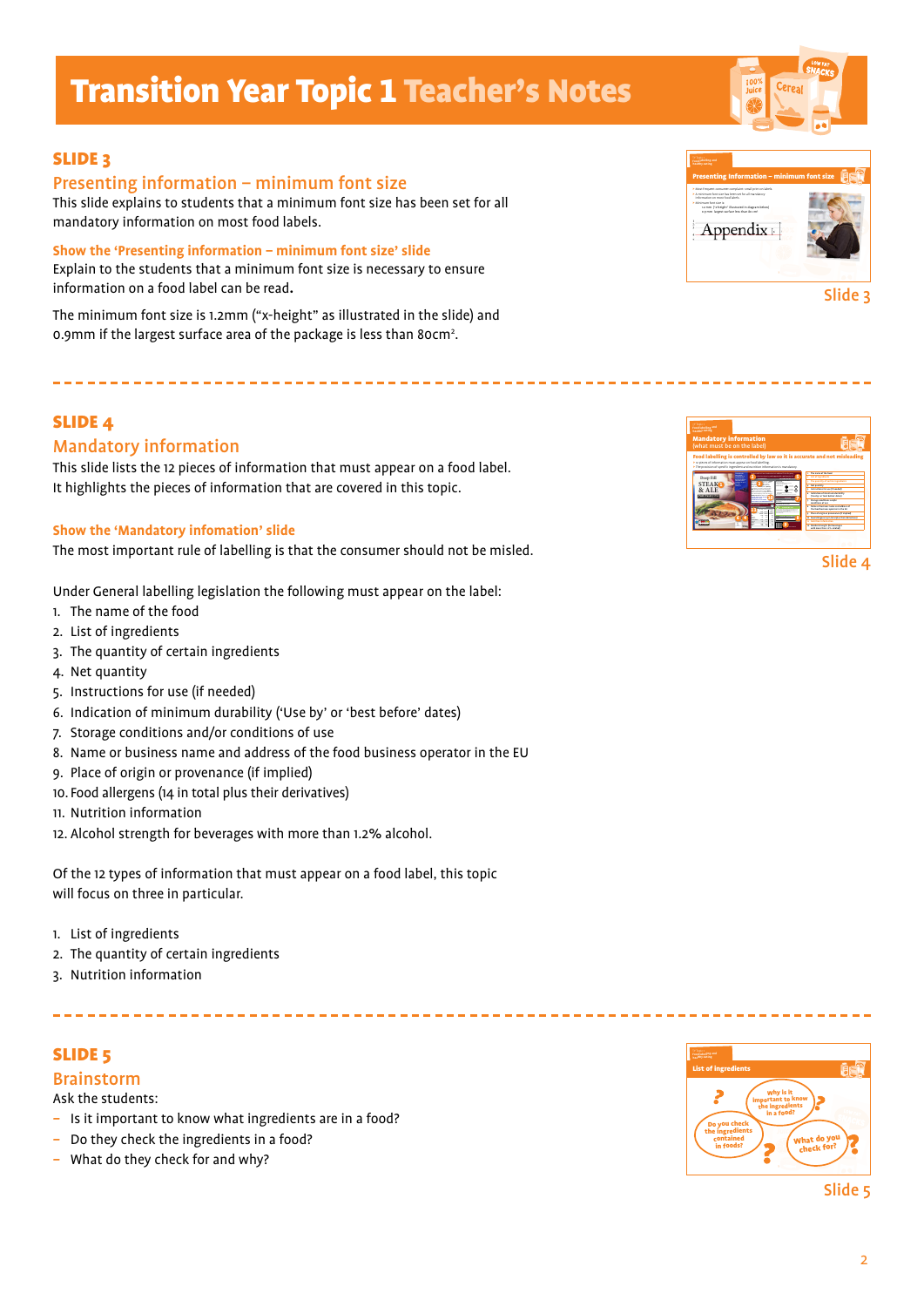## SLIDE 6

## List of ingredients

This slide displays two examples of a **list of ingredients.**

#### **Show the 'List of ingredients' slide**

**A list of ingredients** provides the consumer with information about what's in the food.

- The list of ingredients on a food label must have a heading that includes the word 'ingredients'.
- Ingredients are listed in descending order of weight, with the heaviest ingredient first
- If food has undergone a change to its physical condition or any treatment of the ingredients, the relevant treatment or change to physical condition should be listed beside the ingredient, for example, frozen peas, dried raisins, roasted peanuts etc.
- Single ingredient foods, for example cheese, sugar and butter, do not need to give a **list of ingredients.**
- The source of vegetable oils needs to be given in the ingredients list, for example, palm oil.
- Oils of animal origin must state the adjective 'animal' or state the specific species.

#### **Group Activity – Activity Sheet 1**

Break the class into groups of four. Ask each group to examine the four sample list of ingredients shown on the activitysheet to identify what food it is.

#### **Answers**

| 1. Wholewheat cereal biscuits | 3. Fish Fingers     |
|-------------------------------|---------------------|
| 2. Tomato ketchup             | 4. Multigrain bread |

## SLIDE 7

## The quantity of certain ingredients (QUID)

This slide displays images and ingredients lists of pork sausages and marzipan.

#### **Show 'Quantity of certain ingredients (QUID)' slide**

#### **Quantity of certain ingredients (QUID)**

When an ingredient appears in the name of the food, or is associated with the food, or is emphasised in the labelling (for example, 'pork sausages'), the quantity of the ingredients should be indicated. This is the **Quantitative Ingredient Declaration (QUID).**

#### **Paired Activity – Activity 2**

Give each pair a copy of the activity sheet. The activity sheet lists ingredients and the amount of each ingredient in two foods. The students calculate the % meat content of each food using the QUID% formula provided and to identify which has the higher meat content.

#### **Answers**

- 1. Chicken pie QUID% = 20%
- 2. Pork sausages QUID% = 70%
- 3. The pork sausages have a higher percentage meat content



Slide 6



Activity 1







Activity 2

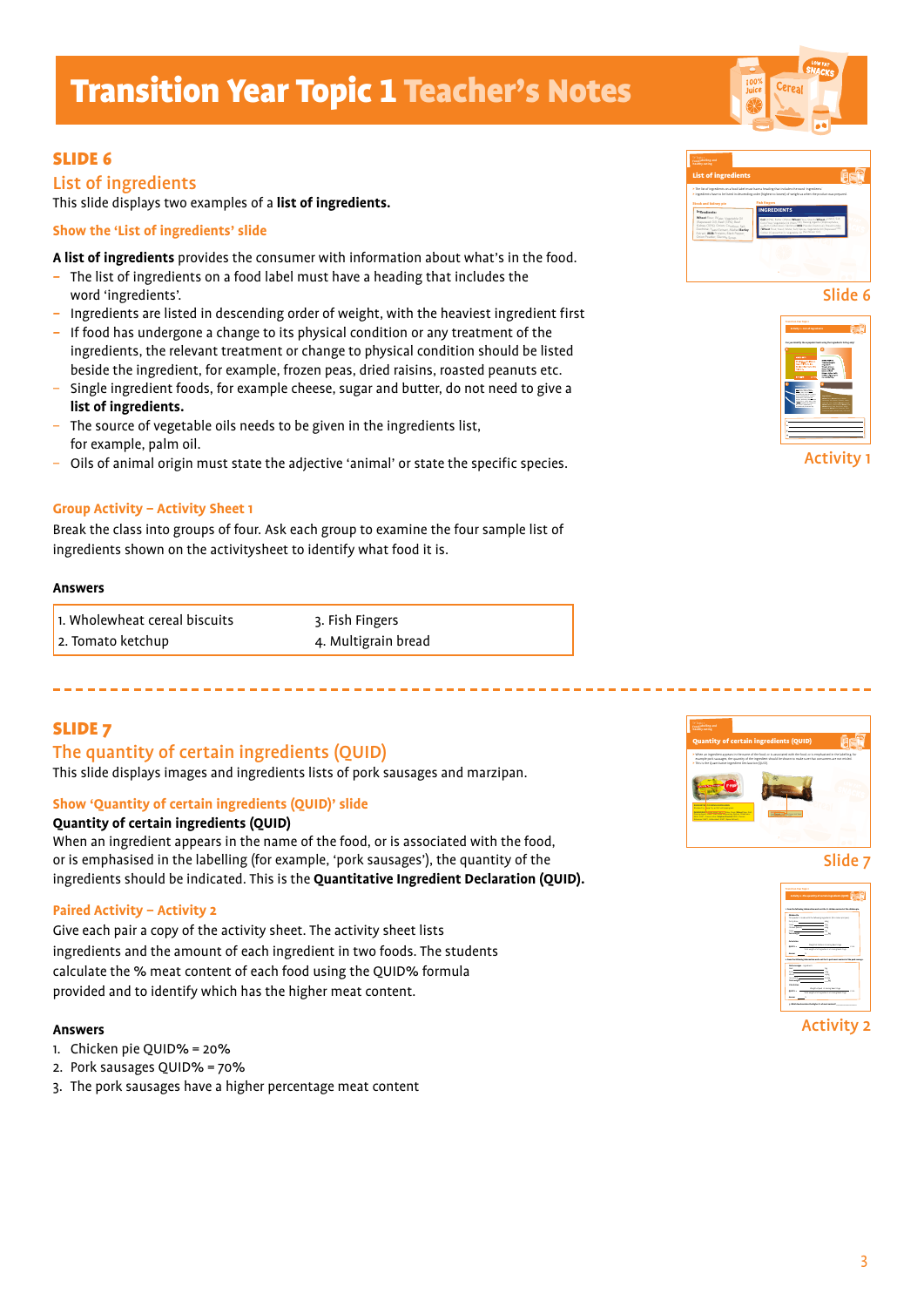## SLIDE 8

### Brainstorm

Ask the students:

- What type of nutrition information is found on food labelling?
- Can nutrition information help consumers compare the amount of sugar, fat or salt in different foods?

## SLIDE 9

## Nutrition information

This slide shows examples of the two main formats for providing **nutrition information** on a label.

#### **Show the 'Nutrition information' slide**

**Nutrition information** has to be provided when a nutrition, for example low fat, or health claim, for example fibre helps maintain a healthy digestion, is made about a food. Most pre-packed foods will have to provide nutrition information from 13 Dec 2016.

- **Nutrition information** should refer to 100g or 100ml amounts to allow consumers to compare products in different package sizes.
- **Nutrition information** can be presented in a tabular or linear format. Tabular is preferable but if space is limited it can be linear.

#### **Paired Activity – Activity Sheet 3**

Give each pair an activity sheet. The students are asked to examine the nutrition information provided for two pizzas and answer questions about the fat content and salt content and to identify which is the healthier option.

## SLIDE 10

### Making sense of nutrition labelling

This slide shows an image of lasagne and bread to demonstrate the difference between 100g and a typical serving.

#### SLIDE 11

Nutrient quantities on food labels – low, medium or high This slide displays a table which outlines how much is 'high', 'medium' or 'low' for fat, saturates, sugars and salt.

#### **Show the 'Nutrient quantities on food labels – low, medium or high' slide**

Levels of certain nutrients have been classed as low, medium and high based on the amount of the nutrient per 100g. The information in the table helps the consumer judge the amounts of fat, saturates, sugars and salt when reading the nutrition information on the label. The information is also used for Front of Pack nutrition labelling.

#### **Criteria for 100g of food**

| <b>Text</b>      | LOW               | <b>MEDIUM</b>           | <b>HIGH</b> |
|------------------|-------------------|-------------------------|-------------|
| Colour code      | Green             | Amber                   | Red         |
| Fat              | $\leq$ 3.0g/100g  | $>$ 3.0g to ≤17.5g/100g | >17.5g/100g |
| <b>Saturates</b> | $\leq 1.5g/100g$  | >1.5g to ≤5.0g/100g     | >5.0g/100g  |
| (Total) Sugars   | $\leq$ 5.0g/100g  | >5.0g and ≤22.5g/100g   | >22.5g/100g |
| Salt             | $\leq 0.3$ g/100g | >0.3g to≤1.5g/100g      | >1.5g/100g  |





## Activity 3









4

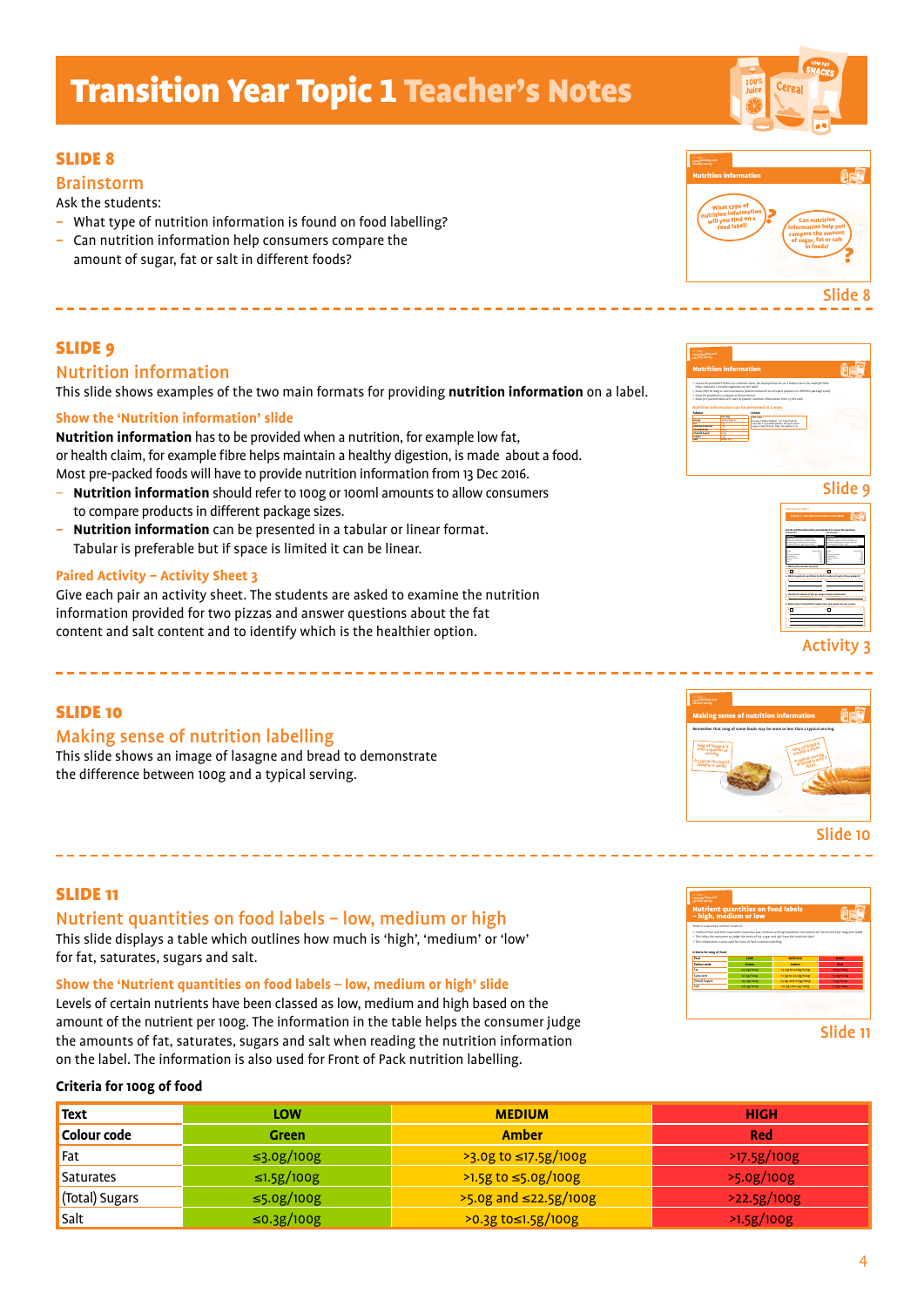## SLIDE 12

## Nutrition information on the Front of Pack (FoP)

This slide looks at a **Front of Pack labelling** and how it can be used to make healthy food choices.

#### **Show the 'Nutrition information on the front of pack' slide**

Front of Pack labels usually give a quick guide to energy, sugars, fat, saturates and salt. Most of the big supermarkets and many food manufacturers display nutrition information on the front of pre-packed food – this is referred to as Front of Pack labelling (FoP).

- FoP labelling is not mandatory (not required by law)
- It is very useful for comparing similar food products at a glance
- The FoP label must show energy or energy along with fat, saturates, sugar and salt
- Percentage reference intake information can be given on a per 100g/ml and/or per portion basis.

An example of the presentation of a Front of Pack label is shown.

## SLIDE 13

## Traffic light colour coding front of pack labelling

This slide looks at the colour coding used by the UK **Front of Pack labelling scheme** and how it can be used to make healthy food choices.

#### **Show the 'Traffic light colour coding front of pack labelling' slide**

A new FoP scheme has been developed by four UK Governments in consultation with major manufacturers, retailers and consumer organisations. Food products which display colour coding on the front of the pack show the consumer at a glance if the food they are thinking about buying has high, medium or low amounts of fat, saturated fat, sugars and salt, helping the consumer to choose the healthier option.

In addition to colour coding the consumer may also see the number of grammes of fat, saturates, sugars and salt in what the manufacturer or retailer suggests as a 'serving' of the food. Energy is also provided per 100g.

#### **What do the colours mean?**

**Red** on the front of pack means the food is high in something consumers should try to cut down on in their diet. It is fine to have the food occasionally, or as a treat, but the consumer should watch how often they choose these foods, or try eating them in smaller amounts.

**Amber** means the food isn't high or low in the nutrient, so this is an acceptable choice most of the time. The consumer might want to go for green for that nutrient some of the time.

**Green** means the food is low in that nutrient. The more green lights, the healthier the choice.

Many of the foods with colour coding that the consumer sees in shops will have a mixture of red, amber and green. So, when choosing between similar products, the consumer should choose foods with more greens and ambers, and fewer reds, to ensure healthier choices.

#### **What is the criteria for colour coding?**

The colour coding approach to nutritional signpost labelling requires criteria that define the green (low), amber (medium) and red (high) boundaries for the key nutrients fat, saturates, sugars and salt. (See slide 11).

#### **Why is colour coded labelling important?**

Colour codes can help consumers get the balance right by helping them to choose between products and keep a check on the amount of foods high in fat, saturated fat, sugars and salt that they are eating. Consumers can use FoP labelling to help make informed decisions about healthier food choices.

#### **Paired Activity – Activity Sheet 4**

Give each pair an activity sheet. The students are asked to examine the information provided on four labels and identify if the amounts of fat, saturates, sugars and salt in each are low, medium or high.



Slide 12





### Activity 4